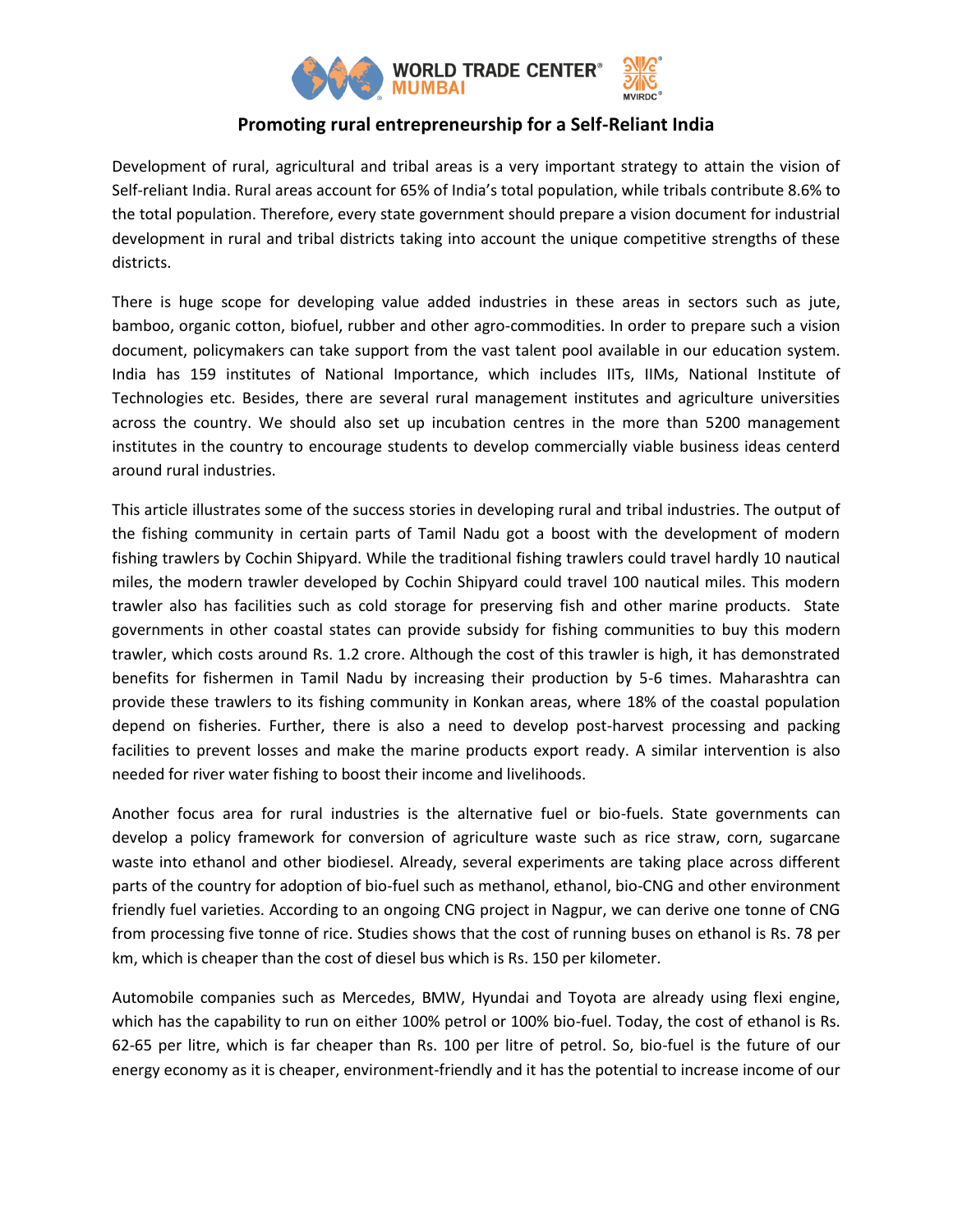

rural people. Rapid adoption of bio-fuel can also reduce India's import bill of crude oil, which currently stands at Rs. 8 lakh crore annually.

Especially, sugarcane growing states such as Maharashtra, Uttar Pradesh and Karnataka have great scope to convert sugarcane bi-products into biofuel.

Already, India's two-wheeler maker Bajaj Auto has started manufacturing ethanol-based bikes. Our automobile manufacturers should also produce auto-rickshaws, cars and buses that can be run on these bio-fuels. The transport undertakings of all the state governments should gradually purchase fleet that can be operated on bio-fuel.

Conversion of diesel tractors into the ones that can be run on eco-friendly is another cost-effective proposition for our farmers. It is demonstrated through an experiment in Nagpur that the cost of converting diesel tractors into LNG-run tractor is Rs. 12 lakh. Farmers can recover this cost in two years because of low cost of running tractors run on LNG.

State governments can also train rural people on developing eco-friendly products from agro-waste such as cowdung. Researchers in India have successfully manufactured organic paints, distempers, oil and enamel paints. Experiments on this project shows that farmers and cattle rearers can earn additional income of Rs. 5 per kg of cow dung by using it for producing organic paints.

Similarly, state governments can identify value addition opportunities from bamboo, cotton, jute, silk and other agro-commodities. Cultivation of vegetables and fruits using hydrophonics is another promising business opportunity in rural areas. Already, the Tribal Cooperative Marketing Development Federation of India (TRIFED) is working with tribal population in commercial production of honey, spices, amla, tamarind, millets, custard apple, wild apple, wild mushroom, cashew, black rice, and other products. Tribal and rural population need government support in value addtion, branding and marketing of products such as pineapple, ragi, turmeric, cherry and other agro commodities. State governments should take the support of design institutes in transforming the handicrafts and handloom products of rural population into world class, exportable items.

India's economic transformation can happen only by supporting rural popualtion with gainful livelihood opportunities. State governments need to employ is vast student base across 5200 management institutes in supporting our rural population in developing, branding and marketing of low cost and innovative products. It should be remembered that true entrepreneurship is the art of transforming challenges into opportunities. It is high time that governments and research institutes instill the spirit of rural entrepreneurship among our young population for the real transformation of the Indian economy.